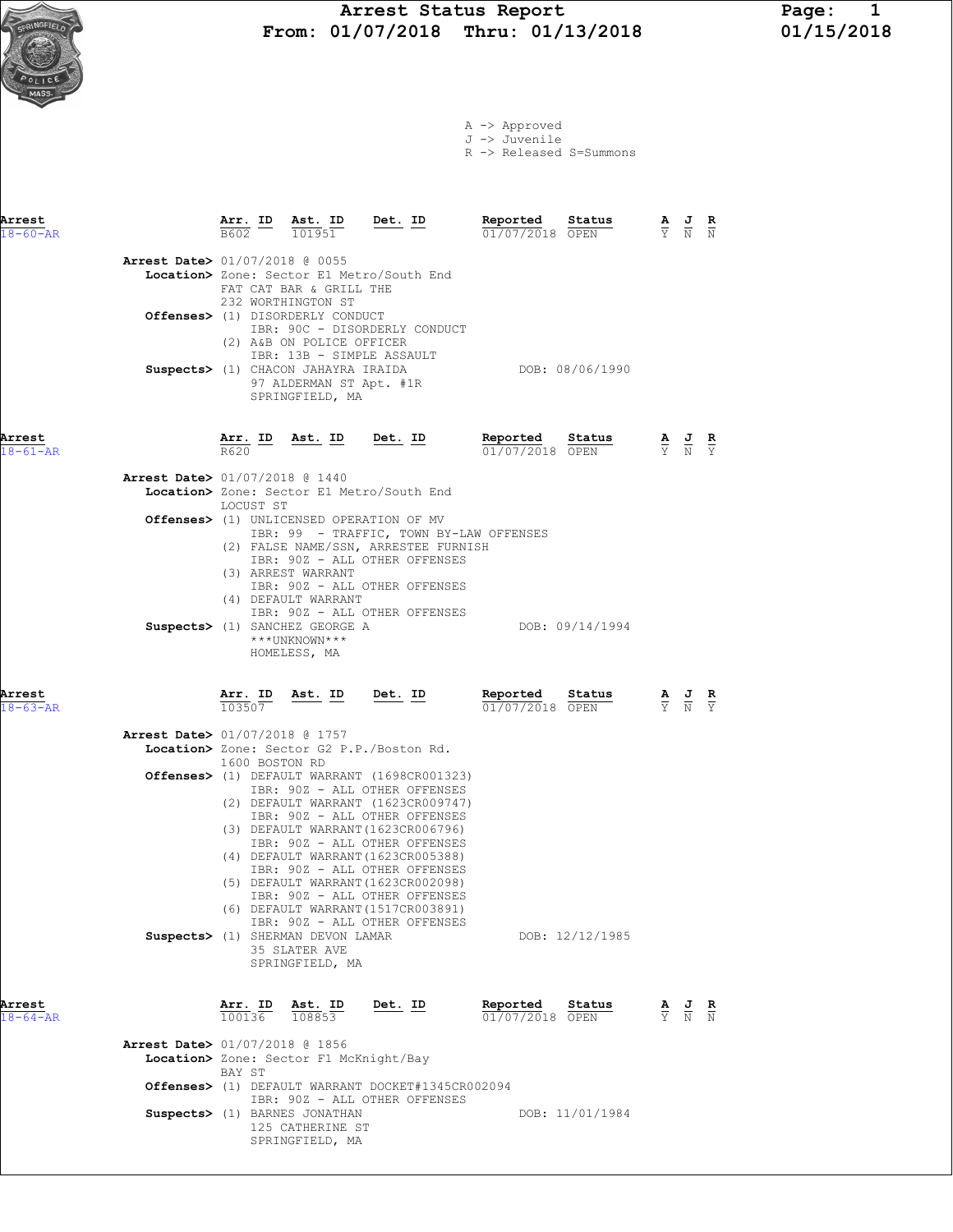## Arrest Status Report 1994 Page: 2<br>1/07/2018 Thru: 01/13/2018 01/15/2018 From: 01/07/2018 Thru: 01/13/2018

|  | A -> Approved |                         |
|--|---------------|-------------------------|
|  | J -> Juvenile |                         |
|  |               | R -> Released S=Summons |

| Arrest<br>$18 - 66 - AR$ |                                          | Arr. ID<br>112469 | Ast. ID<br>103601 | <u>Det. ID</u>                                                             | Reported<br>01/07/2018 OPEN | Status | $\frac{\mathbf{A}}{\mathbf{Y}}$ $\frac{\mathbf{J}}{\mathbf{N}}$ $\frac{\mathbf{R}}{\mathbf{Y}}$ |  |
|--------------------------|------------------------------------------|-------------------|-------------------|----------------------------------------------------------------------------|-----------------------------|--------|-------------------------------------------------------------------------------------------------|--|
|                          | <b>Arrest Date&gt; 01/07/2018 @ 2153</b> | 575 MAIN ST       |                   | Location> Zone: Sector E1 Metro/South End<br>FAMILY DOLLAR STORE SOUTH END |                             |        |                                                                                                 |  |

|  | 575 MAIN ST<br>Offenses> (1) SHOPLIFTING BY CONCEALING MDSE<br>IBR: 23C - SHOPLIFTING                                                                |                 |
|--|------------------------------------------------------------------------------------------------------------------------------------------------------|-----------------|
|  | (2) DEFAULT WARRANT DOCKET 1723CR004435<br>IBR: 90Z - ALL OTHER OFFENSES<br>Suspects> (1) SMART TEENA MARIE<br>1307 NORTH ST<br>PITTSFIELD, MA 01201 | DOB: 07/24/1964 |

| Arrest         | Arr. ID                        | Ast. ID | Det. ID | Reported        | Status | <b>The Contract of the Contract of the Contract of the Contract of the Contract of the Contract of the Contract o</b> | AJR<br>- |  |
|----------------|--------------------------------|---------|---------|-----------------|--------|-----------------------------------------------------------------------------------------------------------------------|----------|--|
| $18 - 68 - AR$ | 111415                         | 109489  |         | 01/08/2018 OPEN |        |                                                                                                                       | Y N Y    |  |
|                | Arrest Date> 01/08/2018 @ 0149 |         |         |                 |        |                                                                                                                       |          |  |

|  | Location> Zone: Sector C East Springfield |                 |
|--|-------------------------------------------|-----------------|
|  | 290 PAGE BLVD                             |                 |
|  | <b>Offenses&gt;</b> (1) ARREST WARRANT    |                 |
|  | IBR: 90Z - ALL OTHER OFFENSES             |                 |
|  | (2) DEFAULT WARRANT                       |                 |
|  | IBR: 90Z - ALL OTHER OFFENSES             |                 |
|  | Suspects> (1) EUSSE BIANCA LEE            | DOB: 07/01/1974 |
|  | 507 APPLETON ST Apt. #1R                  |                 |
|  | HOLYOKE, MA                               |                 |
|  |                                           |                 |

Arrest Arr. ID Ast. ID Det. ID Reported Status A J R

| $\sim$<br>. . |  |
|---------------|--|
|               |  |
|               |  |
|               |  |
|               |  |

| 18-69-AR       |                                          | M467 |              | B497                          |                                                          | 01/08/2018 OPEN                |                                                                | Y N Y                                                                               |  |
|----------------|------------------------------------------|------|--------------|-------------------------------|----------------------------------------------------------|--------------------------------|----------------------------------------------------------------|-------------------------------------------------------------------------------------|--|
|                | <b>Arrest Date&gt; 01/08/2018 @ 0804</b> |      |              |                               |                                                          |                                |                                                                |                                                                                     |  |
|                |                                          |      |              |                               | Location> Zone: Sector F2 Old&Upper Hill                 |                                |                                                                |                                                                                     |  |
|                |                                          |      | 20 SEARLE PL |                               |                                                          |                                |                                                                |                                                                                     |  |
|                |                                          |      |              |                               | Offenses> (1) ARREST WARRANT #1723CR003788 LARCENT UNDER |                                |                                                                |                                                                                     |  |
|                |                                          |      |              |                               | IBR: 90Z - ALL OTHER OFFENSES                            |                                |                                                                |                                                                                     |  |
|                |                                          |      |              |                               |                                                          |                                | (2) ARREST WARRANT #1723CR007149 RECIEVING STOLEN CREDIT CARD\ |                                                                                     |  |
|                |                                          |      |              |                               | IBR: 90Z - ALL OTHER OFFENSES                            |                                |                                                                |                                                                                     |  |
|                |                                          |      |              |                               |                                                          |                                | (3) ARREST WARRANT #1723CR004010 IMPROPER USE OF CREDIT CARD   |                                                                                     |  |
|                |                                          |      |              |                               | IBR: 90Z - ALL OTHER OFFENSES                            |                                |                                                                |                                                                                     |  |
|                |                                          | (4)  |              |                               |                                                          |                                | ARREST WARRANT #1723CR002054 ASSAULT ON FAMILY MEMBER          |                                                                                     |  |
|                |                                          |      |              |                               | IBR: 90Z - ALL OTHER OFFENSES                            |                                |                                                                |                                                                                     |  |
|                |                                          |      |              |                               | (5) ARREST WARRANT #1717CR002353 LARCENY OF CREDIT CARD  |                                |                                                                |                                                                                     |  |
|                |                                          |      |              |                               | IBR: 90Z - ALL OTHER OFFENSES                            |                                |                                                                |                                                                                     |  |
|                |                                          |      |              |                               | (6) ARREST WARRANT 1720CR001477 LARCENY UNDER            |                                |                                                                |                                                                                     |  |
|                |                                          |      |              |                               | IBR: 90Z - ALL OTHER OFFENSES                            |                                |                                                                |                                                                                     |  |
|                |                                          |      |              | Suspects> (1) JENKINS SABRINA |                                                          |                                | DOB: 06/07/1978                                                |                                                                                     |  |
|                |                                          |      |              |                               | 141 OAK GROVE AVE Apt. #1 FL                             |                                |                                                                |                                                                                     |  |
|                |                                          |      |              | SPRINGFIELD, MA               |                                                          |                                |                                                                |                                                                                     |  |
|                |                                          |      |              |                               |                                                          |                                |                                                                |                                                                                     |  |
|                |                                          |      |              |                               |                                                          |                                |                                                                |                                                                                     |  |
| Arrest         |                                          |      | Arr. ID      | Ast. ID                       | Det. ID                                                  | Reported                       | Status                                                         | $\frac{\mathbf{A}}{\nabla}$ $\frac{\mathbf{J}}{\nabla}$ $\frac{\mathbf{R}}{\nabla}$ |  |
| $18 - 71 - nD$ |                                          |      | 111495       | $108853$                      |                                                          | $01/08/2018$ $\overline{OPTN}$ |                                                                |                                                                                     |  |

| Arrest<br>$18 - 71 - AR$ |                                               | 111495                  | ALL. ID ASL. ID<br>108853                                   | Dec. ID | Reported.<br>01/08/2018 OPEN | <b>Status</b> | Y. | $\mathbf{A}$ $\mathbf{C}$<br>N | к.<br>$\mathbb N$ |
|--------------------------|-----------------------------------------------|-------------------------|-------------------------------------------------------------|---------|------------------------------|---------------|----|--------------------------------|-------------------|
|                          | Arrest Date> 01/08/2018 @ 1834                |                         |                                                             |         |                              |               |    |                                |                   |
|                          | Location> Zone: Sector F1 McKnight/Bay        |                         |                                                             |         |                              |               |    |                                |                   |
|                          |                                               | TD BANK<br>958 STATE ST |                                                             |         |                              |               |    |                                |                   |
|                          | <b>Offenses&gt;</b> (1) STOP FOR POLICE, FAIL |                         |                                                             |         |                              |               |    |                                |                   |
|                          |                                               |                         | IBR: 99 - TRAFFIC, TOWN BY-LAW OFFENSES                     |         |                              |               |    |                                |                   |
|                          |                                               |                         | (2) LICENSE SUSPENDED, OP MV WITH                           |         |                              |               |    |                                |                   |
|                          |                                               |                         | IBR: 99 - TRAFFIC, TOWN BY-LAW OFFENSES                     |         |                              |               |    |                                |                   |
|                          | (3).                                          |                         | ARREST WARRANT                                              |         |                              |               |    |                                |                   |
|                          |                                               |                         | IBR: 90Z - ALL OTHER OFFENSES<br>(4) INSPECTION/STICKER, NO |         |                              |               |    |                                |                   |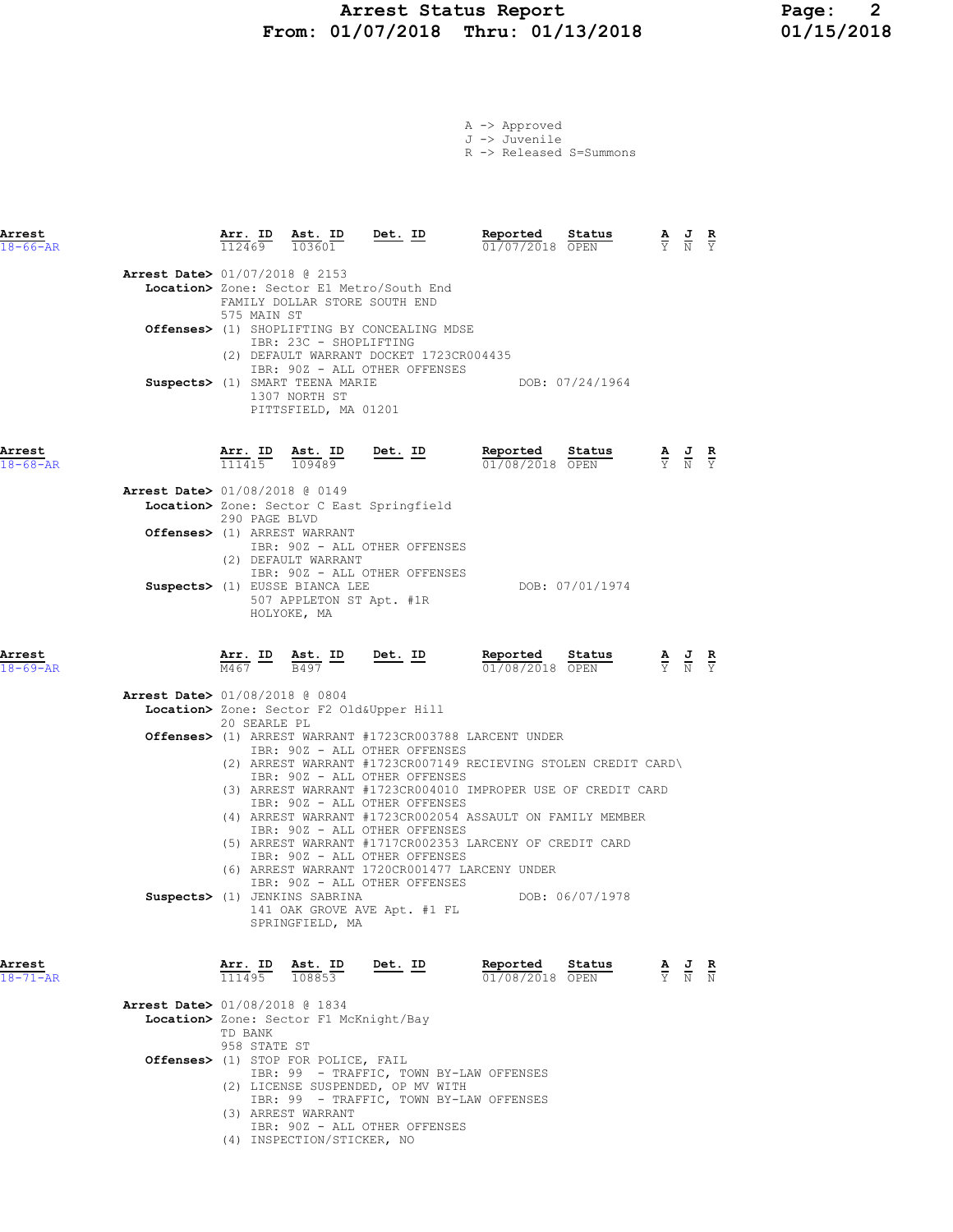## Arrest Status Report Page: 3 From: 01/07/2018 Thru: 01/13/2018 01/15/2018

| R -> Released S=Summons<br>IBR: 99 - TRAFFIC, TOWN BY-LAW OFFENSES<br>DOB: 12/21/1977<br>Suspects> (1) CINTRON EDNA<br>252 COMMONWEALTH AVE<br>SPRINGFIELD, MA 01104<br>$\frac{\texttt{Arr.}}{104282}$ $\frac{\texttt{ Ast.}}{5698}$ $\frac{\texttt{ID}}{2}$ $\frac{\texttt{Det.}}{2}$ $\frac{\texttt{ID}}{2}$<br>Reported Status<br>$\frac{\mathbf{A}}{\mathbf{Y}}$ $\frac{\mathbf{J}}{\mathbf{N}}$ $\frac{\mathbf{R}}{\mathbf{Y}}$<br>01/09/2018 OPEN<br>Arrest Date> 01/09/2018 @ 0344<br>Location> Zone: Sector H1 Forest Park<br>59 FORT PLEASANT AVE<br><b>Offenses&gt;</b> (1) DEFAULT WARRANT# 1723CR007815 - POSSESS CLASS A<br>IBR: 90Z - ALL OTHER OFFENSES<br>DOB: 08/24/1977<br>Suspects> (1) CHAMBERS ADAM C<br>73 NORMAN ST<br>SPRINGFIELD, MA<br>$Det. ID$<br>Reported<br>Status<br>$\frac{\texttt{Arr.}}{104282}$ $\frac{\texttt{ID}}{5698}$ $\frac{\texttt{Int.}}{5698}$<br>$\frac{\mathbf{A}}{\mathbf{Y}}$ $\frac{\mathbf{J}}{\mathbf{N}}$ $\frac{\mathbf{R}}{\mathbf{Y}}$<br>01/09/2018 OPEN<br><b>Arrest Date&gt; 01/09/2018 @ 0330</b><br>Location> Zone: Sector H1 Forest Park<br>59 FORT PLEASANT AVE<br>Offenses> (1) DRUG, POSSESS CLASS A<br>IBR: 35A - DRUG / NARCOTIC VIOLATIONS<br>DOB: 07/03/1976<br>Suspects> (1) LIGUS GLENN PAUL<br>45 VIRGINIA ST<br>SPRINGFIELD, MA<br>Reported Status<br>$\frac{\text{Arr. ID}}{7649}$ $\frac{\text{Ast. ID}}{9649}$ $\frac{\text{Det. ID}}{9649}$<br>$\frac{\mathbf{A}}{\mathbf{Y}}$ $\frac{\mathbf{J}}{\mathbf{N}}$ $\frac{\mathbf{R}}{\mathbf{Y}}$<br>7648<br>01/09/2018 OPEN<br><b>Arrest Date&gt;</b> 01/09/2018 @ 1011<br>Location> Zone: Sector E1 Metro/South End<br>UNDER HIGHWAY<br>BOLAND WAY<br>Offenses> (1) DEFAULT WARRANT<br>IBR: 90Z - ALL OTHER OFFENSES<br>DOB: 09/07/1980<br>Suspects> (1) FULTON CELISA<br>2024 RIVERDALE ST<br>WEST SPRINGFIELD, MA 01089<br>Arr. ID<br>Det. ID<br>Reported<br>Status<br>Arrest<br>Ast. ID<br>$\frac{J}{N}$<br>$\frac{R}{Y}$<br>$rac{\mathbf{A}}{\mathbf{Y}}$<br>G670<br>$18 - 76 - AR$<br>G964<br>01/09/2018 OPEN |
|-----------------------------------------------------------------------------------------------------------------------------------------------------------------------------------------------------------------------------------------------------------------------------------------------------------------------------------------------------------------------------------------------------------------------------------------------------------------------------------------------------------------------------------------------------------------------------------------------------------------------------------------------------------------------------------------------------------------------------------------------------------------------------------------------------------------------------------------------------------------------------------------------------------------------------------------------------------------------------------------------------------------------------------------------------------------------------------------------------------------------------------------------------------------------------------------------------------------------------------------------------------------------------------------------------------------------------------------------------------------------------------------------------------------------------------------------------------------------------------------------------------------------------------------------------------------------------------------------------------------------------------------------------------------------------------------------------------------------------------------------------------------------------------------------------------------------------------------------------------------------------------------------------------------------------------------------------------------------------------------------------------------------------------------------|
| $18 - 73 - AR$<br>Arrest<br>$18 - 74 - AR$                                                                                                                                                                                                                                                                                                                                                                                                                                                                                                                                                                                                                                                                                                                                                                                                                                                                                                                                                                                                                                                                                                                                                                                                                                                                                                                                                                                                                                                                                                                                                                                                                                                                                                                                                                                                                                                                                                                                                                                                    |
| Arrest<br>$18 - 72 - AR$<br>Arrest                                                                                                                                                                                                                                                                                                                                                                                                                                                                                                                                                                                                                                                                                                                                                                                                                                                                                                                                                                                                                                                                                                                                                                                                                                                                                                                                                                                                                                                                                                                                                                                                                                                                                                                                                                                                                                                                                                                                                                                                            |
| J -> Juvenile                                                                                                                                                                                                                                                                                                                                                                                                                                                                                                                                                                                                                                                                                                                                                                                                                                                                                                                                                                                                                                                                                                                                                                                                                                                                                                                                                                                                                                                                                                                                                                                                                                                                                                                                                                                                                                                                                                                                                                                                                                 |

Arrest Date> 01/09/2018 @ 1420 Location> Zone: Sector E1 Metro/South End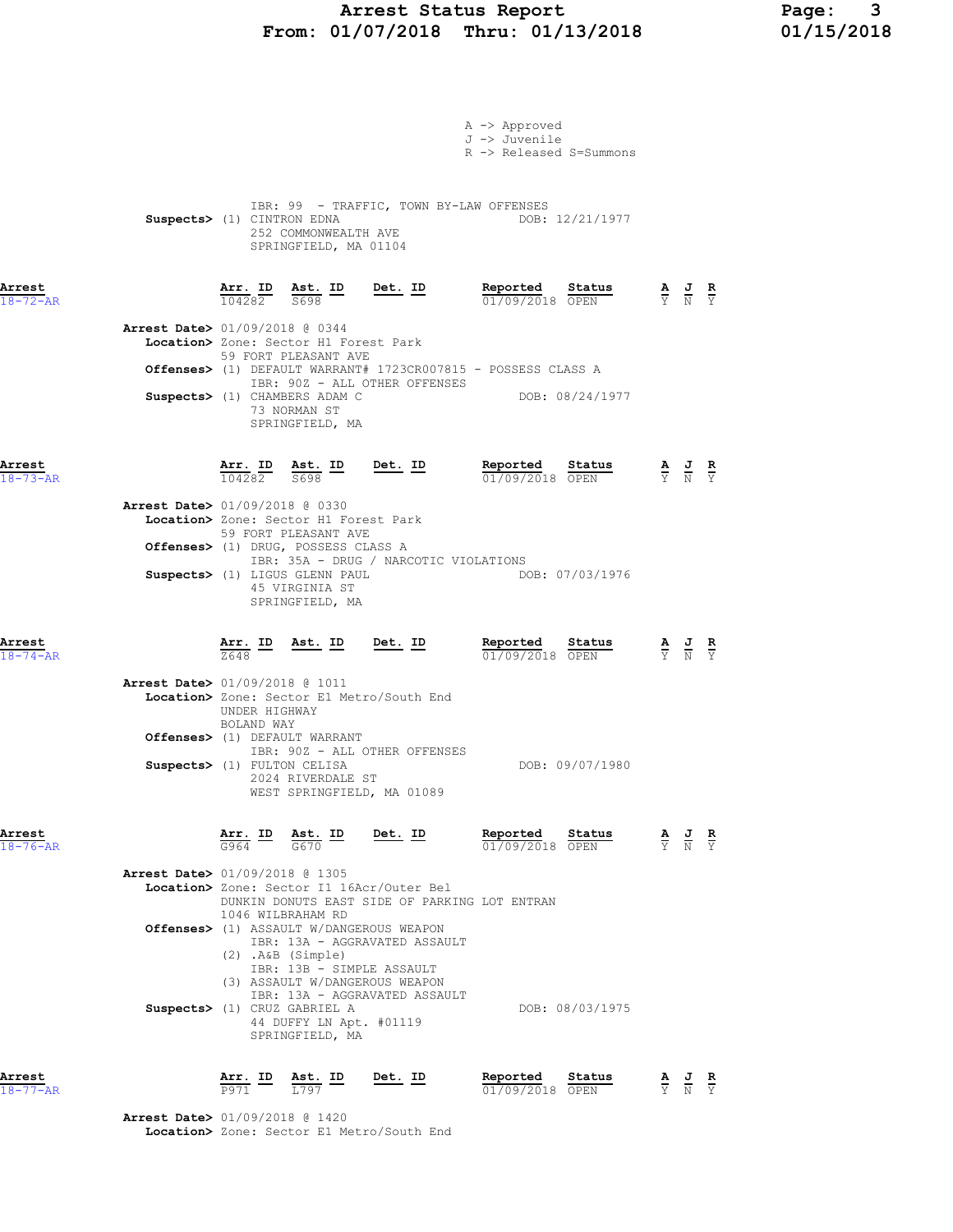## Arrest Status Report Page: 4 From: 01/07/2018 Thru: 01/13/2018 01/15/2018

|                          |                                                                                                                                                                                                                                                                           |                | A -> Approved<br>J -> Juvenile<br>R -> Released S=Summons |                                                                                                 |  |
|--------------------------|---------------------------------------------------------------------------------------------------------------------------------------------------------------------------------------------------------------------------------------------------------------------------|----------------|-----------------------------------------------------------|-------------------------------------------------------------------------------------------------|--|
|                          | BERKSHIRE BANK<br>19 HARRISON AVE<br>Offenses> (1) ROBBERY, ARMED<br>IBR: 120 - ROBBERY<br>Suspects> (1) RIVERA JOHN<br>99 ALLEN PARK RD<br>SPRINGFIELD, MA 01109                                                                                                         |                | DOB: 10/02/1985                                           |                                                                                                 |  |
| Arrest<br>$18 - 79 - AR$ | $\frac{\text{Arr.}}{109788}$ $\frac{\text{dst.}}{101942}$                                                                                                                                                                                                                 | $Det. ID$      | Reported<br>Status<br>01/09/2018 OPEN                     | $\frac{\mathbf{A}}{\mathbf{Y}}$ $\frac{\mathbf{J}}{\mathbf{N}}$ $\frac{\mathbf{R}}{\mathbf{Y}}$ |  |
| Offenses> (1) LODGER     | Arrest Date> 01/09/2018 @ 1734<br>Location> Zone: Sector F1 McKnight/Bay<br>59 ST JAMES AVE<br>IBR: 90Z - ALL OTHER OFFENSES<br>Suspects> (1) SULLIVAN ERROL                                                                                                              |                | DOB: 05/02/1975                                           |                                                                                                 |  |
|                          | 321 EASTHAMPTON RD<br>NORTHAMPTON, MA 01060                                                                                                                                                                                                                               |                |                                                           |                                                                                                 |  |
| Arrest<br>$18 - 80 - AR$ | $\frac{\text{Arr. ID}}{\text{per. ID}}$ $\frac{\text{Ast. ID}}{\text{per. ID}}$ $\frac{\text{Det. ID}}{\text{per. ID}}$<br>101951 101948                                                                                                                                  |                | Reported<br>Status<br>01/09/2018 OPEN                     | $\frac{\mathbf{A}}{\mathbf{Y}}$ $\frac{\mathbf{J}}{\mathbf{N}}$ $\frac{\mathbf{R}}{\mathbf{Y}}$ |  |
|                          | <b>Arrest Date&gt; 01/09/2018 @ 1800</b><br>Location> Zone: Sector F1 McKnight/Bay<br>1 TAPLEY ST<br>Offenses> (1) TURN, IMPROPER<br>IBR: 99 - TRAFFIC, TOWN BY-LAW OFFENSES                                                                                              |                |                                                           |                                                                                                 |  |
|                          | (2) UNLICENSED OPERATION OF MV<br>IBR: 99 - TRAFFIC, TOWN BY-LAW OFFENSES<br>CALLE 3 OURV. VILLA VARZE Apt. #E-7<br>BARZELONETA PUERTO RICO, XX                                                                                                                           |                | Suspects> (1) IRIZARRY-RAMOS DENNIS DOB: 02/24/1997       |                                                                                                 |  |
| Arrest<br>$18 - 81 - AR$ | Arr. ID Ast. ID Det. ID<br>$\overline{103493}$ $\overline{108854}$                                                                                                                                                                                                        |                | Reported Status<br>$01/09/2018$ OPEN                      | $\frac{\mathbf{A}}{\mathbf{Y}}$ $\frac{\mathbf{J}}{\mathbf{N}}$ $\frac{\mathbf{R}}{\mathbf{Y}}$ |  |
|                          | <b>Arrest Date&gt; 01/09/2018 @ 1840</b><br>Location> Zone: Sector A N. End/Memorial<br>2188 MAIN ST<br>Offenses> (1) VIOL. OF CITY ORD. - Loitering<br>IBR: 90Z - ALL OTHER OFFENSES<br>(2) VIOL. OF CITY ORD. - Panhandling                                             |                |                                                           |                                                                                                 |  |
|                          | IBR: 90Z - ALL OTHER OFFENSES<br>Suspects> (1) DYETT JEFFERSON<br>176 BELMONT AVE Apt. #31<br>SPRINGFIELD, MA                                                                                                                                                             |                | DOB: 10/24/1988                                           |                                                                                                 |  |
| Arrest<br>$18 - 82 - AR$ | $\frac{\texttt{Arr.}}{\texttt{mod}}$ $\frac{\texttt{Asu.}}{\texttt{101942}}$<br>Ast. ID                                                                                                                                                                                   | <u>Det. ID</u> | Reported<br>Status<br>01/09/2018 OPEN                     | $\frac{\mathbf{A}}{\mathbf{Y}}$ $\frac{\mathbf{J}}{\mathbf{N}}$ $\frac{\mathbf{R}}{\mathbf{Y}}$ |  |
|                          | Arrest Date> 01/09/2018 @ 1845<br>Location> Zone: Sector E1 Metro/South End<br>49 MILL ST<br>Offenses> (1) DISORDERLY CONDUCT<br>IBR: 90C - DISORDERLY CONDUCT<br>(2) DRUG, POSSESS CLASS B<br>IBR: 35A - DRUG / NARCOTIC VIOLATIONS<br>Suspects> (1) KITT MARVIN TYRIONE |                | DOB: 03/20/1959                                           |                                                                                                 |  |
| Arrest                   | 52 AVON PL Apt. #1ST<br>SPRINGFIELD, MA<br>Arr. ID Ast. ID                                                                                                                                                                                                                | Det. ID        | Reported<br>Status                                        | <u>AJR</u>                                                                                      |  |

18-83-AR 111534 111413 01/09/2018 OPEN Y N N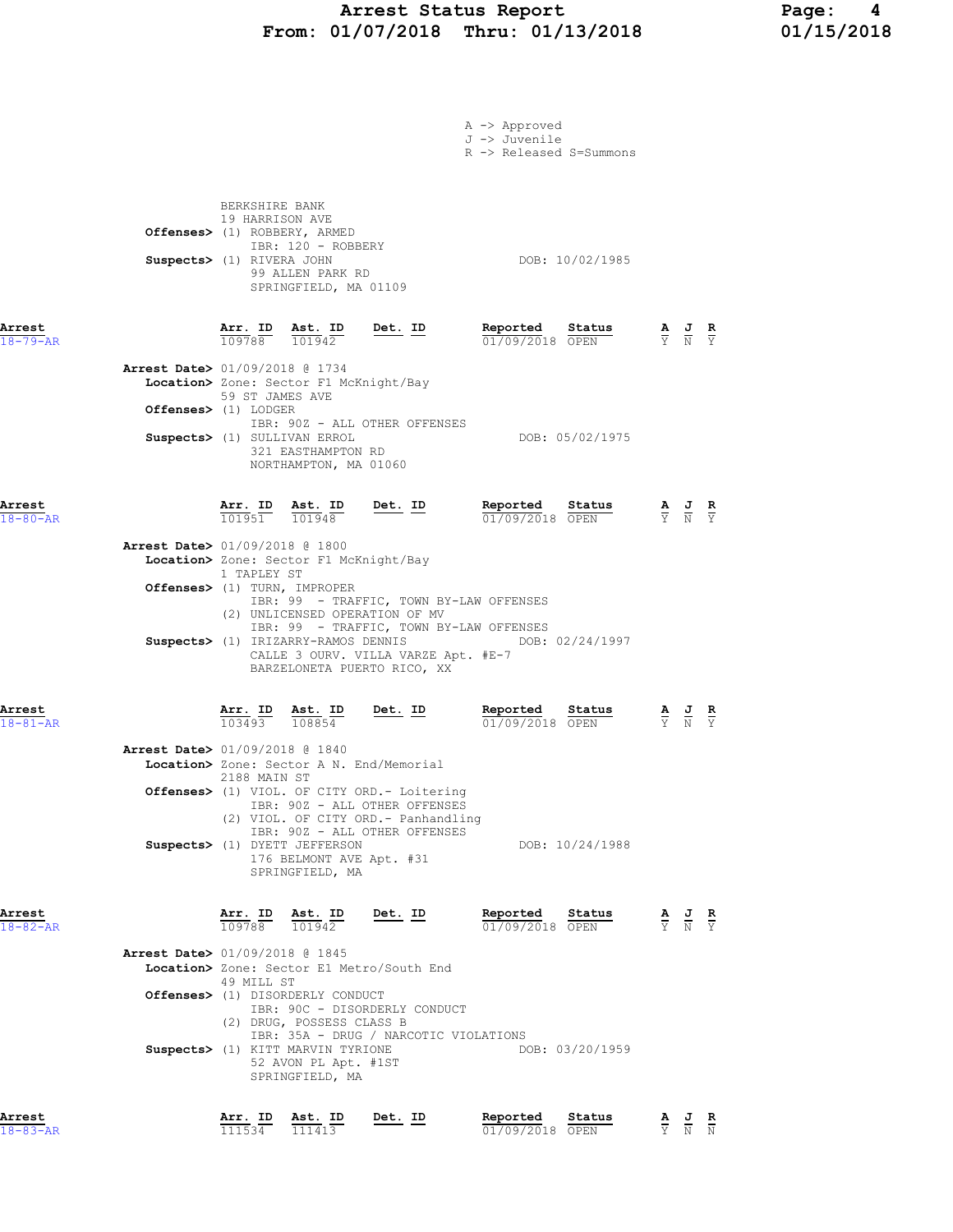## Arrest Status Report Page: 5 From: 01/07/2018 Thru: 01/13/2018 01/15/2018

|                          |                                                                                                                                                                                                                                                                                     |                                                                          | A -> Approved<br>J -> Juvenile<br>R -> Released S=Summons |                                                                                                 |
|--------------------------|-------------------------------------------------------------------------------------------------------------------------------------------------------------------------------------------------------------------------------------------------------------------------------------|--------------------------------------------------------------------------|-----------------------------------------------------------|-------------------------------------------------------------------------------------------------|
|                          | <b>Arrest Date&gt;</b> 01/09/2018 @ 1952<br>Location> Zone: Sector F2 Old&Upper Hill<br>WILBRAHAM RD<br>Offenses> (1) LICENSE SUSPENDED/REVOKED, OP MV WITH<br>(2) DEFAULT WARRANT<br>Suspects> (1) GRIMES MATTHEW<br>221 WILBRAHAM RD<br>SPRINGFIELD, MA                           | IBR: 99 - TRAFFIC, TOWN BY-LAW OFFENSES<br>IBR: 90Z - ALL OTHER OFFENSES | DOB: 07/01/1987                                           |                                                                                                 |
| Arrest<br>$18 - 84 - AR$ | <u>Arr. ID</u><br><u>Ast.</u> ID<br>035300<br>108852                                                                                                                                                                                                                                | <u>Det. ID</u>                                                           | Reported<br>Status<br>01/09/2018 OPEN                     | $\frac{\mathbf{A}}{\mathbf{Y}}$ $\frac{\mathbf{J}}{\mathbf{N}}$ $\frac{\mathbf{R}}{\mathbf{N}}$ |
|                          | Arrest Date> 01/09/2018 @ 2040<br>Location> Zone: Sector H1 Forest Park<br>31 FORT PLEASANT AVE<br>Offenses> (1) DEFAULT WARRANT-1723CR009235<br>(2) RESIST ARREST<br>IBR: 13B - SIMPLE ASSAULT<br>Suspects> (1) BRIDGES WILLIE CANE<br>40 BELMONT AVE Apt. #1ST<br>SPRINGFIELD, MA | IBR: 90Z - ALL OTHER OFFENSES                                            | DOB: 06/27/1988                                           |                                                                                                 |
| Arrest<br>$18 - 85 - AR$ | Arr. ID<br>Ast. ID<br>51390 H544                                                                                                                                                                                                                                                    | Det. ID                                                                  | Reported<br>Status<br>$01/09/2018$ OPEN                   | $\frac{\mathbf{A}}{\mathbf{Y}}$ $\frac{\mathbf{J}}{\mathbf{N}}$ $\frac{\mathbf{R}}{\mathbf{Y}}$ |
|                          | Arrest Date> 01/09/2018 @ 2015<br>Location> Zone: Sector E1 Metro/South End<br>AT THE INTERSECTION OF<br>PALMER AVE<br>Offenses> (1) DEFAULT WARRANT1723CR006975                                                                                                                    | IBR: 90Z - ALL OTHER OFFENSES                                            |                                                           |                                                                                                 |
|                          | (2) DEFAULT WARRANT 1723CR003500<br>Suspects> (1) ROSARIO VINCENT<br>67 ACUSHNET AVE Apt. #FL 3<br>SPRINGFIELD, MA                                                                                                                                                                  | IBR: 90Z - ALL OTHER OFFENSES                                            | DOB: 03/26/1973                                           |                                                                                                 |
| Arrest<br>$18 - 86 - AR$ | Arr. ID<br>Ast. ID<br>103601<br>092919                                                                                                                                                                                                                                              | <u>Det.</u> ID                                                           | Reported<br><b>Status</b><br>01/09/2018 OPEN              | $\frac{\mathbf{A}}{\mathbf{Y}}$ $\frac{\mathbf{J}}{\mathbf{N}}$ $\frac{\mathbf{R}}{\mathbf{N}}$ |
|                          | <b>Arrest Date&gt; 01/09/2018 @ 2150</b><br>Location> Zone: Sector E1 Metro/South End                                                                                                                                                                                               |                                                                          |                                                           |                                                                                                 |
|                          | MAIN ST<br><b>Offenses&gt;</b> (1) Police Officer, Interfere with<br>(2) A&B ON POLICE OFFICER<br>IBR: 13B - SIMPLE ASSAULT<br>(3) RESIST ARREST<br>IBR: 13B - SIMPLE ASSAULT<br>(4) DISORDERLY CONDUCT                                                                             | IBR: 90Z - ALL OTHER OFFENSES                                            |                                                           |                                                                                                 |
|                          | Suspects> (1) WHEELER JONATHAN VONE<br>120 LAMPLIGHTER LN<br>SPRINGFIELD, MA 00000                                                                                                                                                                                                  | IBR: 90C - DISORDERLY CONDUCT                                            | DOB: 01/19/1982                                           |                                                                                                 |
| Arrest<br>$18 - 88 - AR$ | Arr. ID<br>Ast. ID<br>112447<br>112448                                                                                                                                                                                                                                              | <u>Det. ID</u>                                                           | Reported<br>Status<br>01/10/2018 OPEN                     | $\frac{\mathbf{A}}{\mathbf{Y}}$ $\frac{\mathbf{J}}{\mathbf{N}}$                                 |
|                          | Arrest Date> 01/10/2018 @ 0338<br>Location> Zone: Sector A N. End/Memorial                                                                                                                                                                                                          |                                                                          |                                                           |                                                                                                 |

RIVERSIDE RD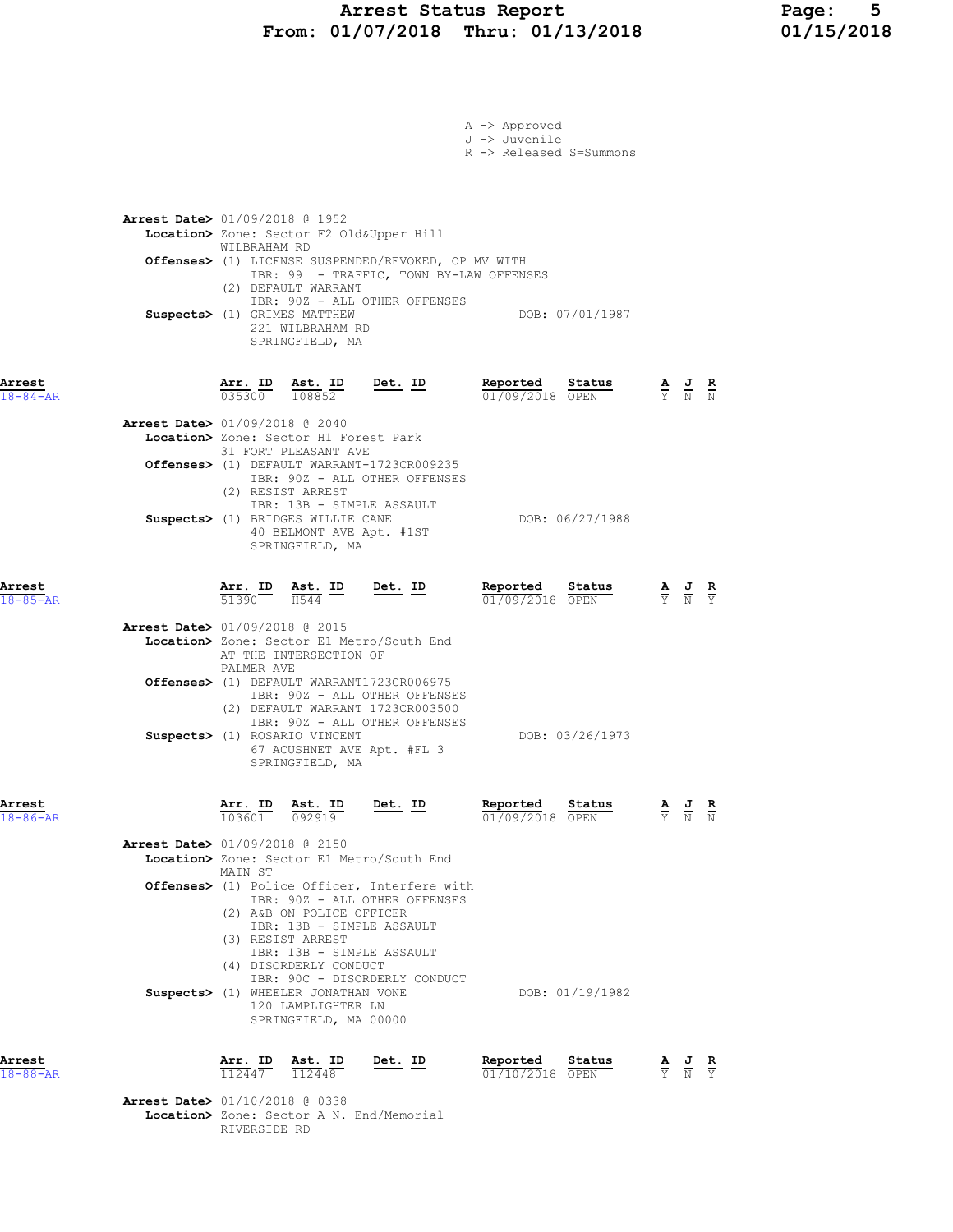# Arrest Status Report 113/2018 Page: 6<br>11/07/2018 Thru: 01/13/2018 01/15/2018 From:  $01/07/2018$  Thru:  $01/13/2018$

|                                                                          |                                       |                                                              |                                                                                                                                                                 | A -> Approved<br>J -> Juvenile<br>R -> Released S=Summons                               |                 |                                                                                                       |  |
|--------------------------------------------------------------------------|---------------------------------------|--------------------------------------------------------------|-----------------------------------------------------------------------------------------------------------------------------------------------------------------|-----------------------------------------------------------------------------------------|-----------------|-------------------------------------------------------------------------------------------------------|--|
| Offenses> (1) SPEEDING                                                   |                                       | (2) DRUG, POSSESS CLASS B                                    |                                                                                                                                                                 | IBR: 99 - TRAFFIC, TOWN BY-LAW OFFENSES                                                 |                 |                                                                                                       |  |
| Suspects> (1) ESPINOSA ANTHONY P                                         |                                       | 11 KIMBERLY DR<br>ENFIELD, CT 06082                          | IBR: 35A - DRUG / NARCOTIC VIOLATIONS                                                                                                                           |                                                                                         | DOB: 03/25/1998 |                                                                                                       |  |
| Arrest<br>$18 - 89 - AR$                                                 |                                       |                                                              | $\frac{\texttt{Arr.}}{\text{K572}}$ ID $\frac{\texttt{Ast.}}{\text{G142}}$ ID Det. ID                                                                           | <b>Reported Status A J R</b> 01/10/2018 OPEN $\frac{1}{Y}$ <b>N N</b>                   |                 |                                                                                                       |  |
| Arrest Date> 01/10/2018 @ 0820                                           | CHESTNUT ST                           |                                                              | Location> Zone: Sector E1 Metro/South End                                                                                                                       |                                                                                         |                 |                                                                                                       |  |
| Offenses> (1) DEFAULT WARRANT                                            |                                       | (2) STOP/YIELD, FAIL TO                                      | IBR: 90Z - ALL OTHER OFFENSES                                                                                                                                   | IBR: 99 - TRAFFIC, TOWN BY-LAW OFFENSES<br>(3) LICENSE SUSPENDED, OP MV WITH, SUBSQ.OFF |                 |                                                                                                       |  |
| Suspects> (1) TESINI NATALIE KAREN                                       |                                       | 687 PLUMTREE RD<br>SPRINGFIELD, MA 01118                     |                                                                                                                                                                 | IBR: 99 - TRAFFIC, TOWN BY-LAW OFFENSES                                                 | DOB: 07/24/1982 |                                                                                                       |  |
| Arrest<br>$18 - 94 - AR$                                                 | $\overline{109804}$ $\overline{H544}$ |                                                              | $\frac{\text{Arr.}}{\text{mer.}}$ ID Ast. ID Det. ID                                                                                                            | Reported Status<br>01/10/2018 OPEN                                                      |                 | $\frac{\mathbf{A}}{\mathbf{Y}}$ $\frac{\mathbf{J}}{\mathbf{N}}$ $\frac{\mathbf{R}}{\mathbf{Y}}$       |  |
| <b>Arrest Date&gt;</b> 01/10/2018 @ 2008                                 | 2433 MAIN ST                          | TACO BELL (NORTH END)                                        | Location> Zone: Sector A N. End/Memorial                                                                                                                        |                                                                                         |                 |                                                                                                       |  |
| Offenses> (1) DRUG, DISTRIBUTE CLASS D                                   |                                       |                                                              | IBR: 35A - DRUG / NARCOTIC VIOLATIONS<br>(2) DRUG, POSSESS TO DISTRIB CLASS D<br>IBR: 35A - DRUG / NARCOTIC VIOLATIONS                                          |                                                                                         |                 |                                                                                                       |  |
| Suspects> (1) BELTON BENJAMIN ALMANDO                                    |                                       | 341 ALLEN ST Apt. #1L<br>SPRINGFIELD, MA 01105               |                                                                                                                                                                 |                                                                                         | DOB: 08/29/1993 |                                                                                                       |  |
| Arrest<br>$18 - 95 - AR$                                                 | 111415                                | Arr. ID Ast. ID<br>108537                                    | Det. ID                                                                                                                                                         | Reported<br>01/11/2018 OPEN                                                             | Status          | AJR<br>Y N Y                                                                                          |  |
| <b>Arrest Date&gt;</b> 01/11/2018 @ 0120<br>Offenses> (1) ARREST WARRANT | PLUMTREE RD                           |                                                              | Location> Zone: Sector I1 16Acr/Outer Bel                                                                                                                       |                                                                                         |                 |                                                                                                       |  |
| Suspects> (1) ROSA NOELLE                                                |                                       | 344 MAPLE ST<br>EAST LONGMEADOW, MA 01028                    | IBR: 90Z - ALL OTHER OFFENSES                                                                                                                                   |                                                                                         | DOB: 05/11/1987 |                                                                                                       |  |
| Arrest<br>$18 - 97 - AR$                                                 | <u>Arr. ID</u><br>$G889$ <sup>-</sup> | $\frac{\text{Ast.}}{\text{B979}}$ ID                         | Det. ID                                                                                                                                                         | Reported<br>01/11/2018 OPEN                                                             | Status          | $\frac{\mathbf{A}}{\overline{Y}}$ $\frac{\mathbf{J}}{\overline{N}}$ $\frac{\mathbf{R}}{\overline{Y}}$ |  |
| Arrest Date> 01/11/2018 @ 1210                                           | 679 MAIN ST                           | MAIN ST COASTAL SERVICE                                      | Location> Zone: Sector E1 Metro/South End                                                                                                                       |                                                                                         |                 |                                                                                                       |  |
| Offenses> (1) DRUG, DISTRIBUTE CLASS A                                   |                                       | (2) DRUG, DISTRIBUTE CLASS A<br>(3) DRUG, DISTRIBUTE CLASS A | IBR: 35A - DRUG / NARCOTIC VIOLATIONS<br>IBR: 35A - DRUG / NARCOTIC VIOLATIONS<br>IBR: 35A - DRUG / NARCOTIC VIOLATIONS<br>(4) DRUG, POSSESS TO DISTRIB CLASS A |                                                                                         |                 |                                                                                                       |  |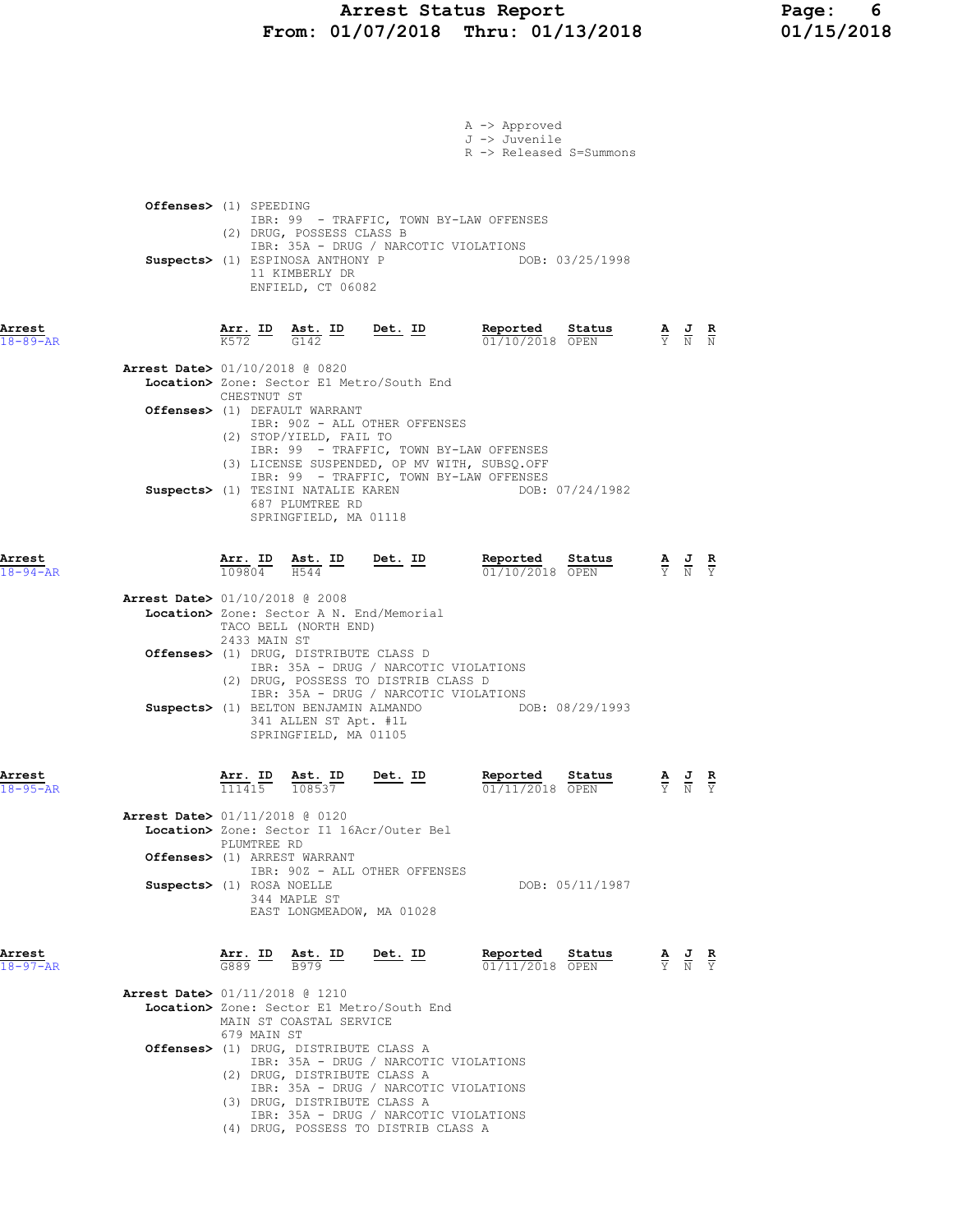# Arrest Status Report 1994 Page: 7<br>01/07/2018 Thru: 01/13/2018 01/15/2018 From:  $01/07/2018$  Thru:  $01/13/2018$

|                                  |                                |                                                                                                                                       |                                                                                         | A -> Approved                                                                                                                         |                                 |                                                                                                 |  |
|----------------------------------|--------------------------------|---------------------------------------------------------------------------------------------------------------------------------------|-----------------------------------------------------------------------------------------|---------------------------------------------------------------------------------------------------------------------------------------|---------------------------------|-------------------------------------------------------------------------------------------------|--|
|                                  |                                |                                                                                                                                       |                                                                                         | J -> Juvenile<br>R -> Released S=Summons                                                                                              |                                 |                                                                                                 |  |
|                                  |                                | 4 NIAGARA ST Apt. #1-L<br>SPRINGFIELD, MA 01105                                                                                       | IBR: 35A - DRUG / NARCOTIC VIOLATIONS                                                   | Suspects> (1) MERCADO-RODRIGUEZ VICTOR DOB: 03/19/1999                                                                                |                                 |                                                                                                 |  |
| Arrest<br>$18 - 98 - AR$         |                                |                                                                                                                                       |                                                                                         | <b>Arr. ID</b> Ast. ID Det. ID Reported Status $\frac{101942}{0802}$ $\frac{100000}{00000}$ $\frac{1000000}{0000}$<br>01/11/2018 OPEN |                                 | $\frac{\mathbf{A}}{\mathbf{Y}}$ $\frac{\mathbf{J}}{\mathbf{N}}$ $\frac{\mathbf{R}}{\mathbf{Y}}$ |  |
| Arrest Date> 01/11/2018 @ 1803   | STAIRWELL                      |                                                                                                                                       | Location> Zone: Sector E2 Metro/6Corners                                                |                                                                                                                                       |                                 |                                                                                                 |  |
| Offenses> (1) TRESPASS           | 73 SCHOOL ST                   |                                                                                                                                       | IBR: 90J - TRESPASS OF REAL PROPERTY                                                    |                                                                                                                                       |                                 |                                                                                                 |  |
|                                  |                                | ***UNKNOWN***<br>SPRINGFIELD, MA                                                                                                      | Suspects> (1) ANDERSON ISRAEL TORRES                                                    | DOB: 03/20/1985                                                                                                                       |                                 |                                                                                                 |  |
| Arrest<br>$18 - 100 - AR$        |                                |                                                                                                                                       | $\frac{\texttt{Arr. ID}}{112474}$ $\frac{\texttt{ Ast. ID}}{109785}$ Det. ID            | Reported Status<br>$01/11/2018$ OPEN                                                                                                  |                                 | $\frac{\mathbf{A}}{\mathbf{Y}}$ $\frac{\mathbf{J}}{\mathbf{N}}$ $\frac{\mathbf{R}}{\mathbf{Y}}$ |  |
| Arrest Date> 01/11/2018 @ 2030   |                                | Location> Zone: Sector H1 Forest Park<br>SOUTH END PACKAGE STORE INC<br>32 FORT PLEASANT AVE                                          |                                                                                         |                                                                                                                                       |                                 |                                                                                                 |  |
| <b>Offenses&gt;</b> (1) TRESPASS |                                |                                                                                                                                       | IBR: 90J - TRESPASS OF REAL PROPERTY                                                    |                                                                                                                                       |                                 |                                                                                                 |  |
|                                  |                                | Suspects> (1) PARIS FRANCISCO<br>245 TYLER ST<br>SPRINGFIELD, MA                                                                      |                                                                                         | DOB: 05/08/1975                                                                                                                       |                                 |                                                                                                 |  |
| Arrest<br>$18 - 101 - AR$        |                                | $\frac{\texttt{Arr.}}{108862}$ $\frac{\texttt{ Ast.}}{103601}$                                                                        | $Det. ID$                                                                               | Reported Status<br>01/11/2018 OPEN                                                                                                    |                                 | $\frac{\mathbf{A}}{\mathbf{Y}}$ $\frac{\mathbf{J}}{\mathbf{N}}$ $\frac{\mathbf{R}}{\mathbf{Y}}$ |  |
| Arrest Date> 01/11/2018 @ 2110   |                                |                                                                                                                                       | Location> Zone: Sector E1 Metro/South End                                               |                                                                                                                                       |                                 |                                                                                                 |  |
|                                  | 115 DWIGHT ST                  |                                                                                                                                       | Offenses> (1) DRUG, POSSESS TO DISTRIB CLASS B<br>IBR: 35A - DRUG / NARCOTIC VIOLATIONS |                                                                                                                                       |                                 |                                                                                                 |  |
|                                  |                                | (2) RESIST ARREST<br>IBR: 13B - SIMPLE ASSAULT<br>(3) A&B ON POLICE OFFICER<br>IBR: 13B - SIMPLE ASSAULT<br>(4) A&B ON POLICE OFFICER |                                                                                         |                                                                                                                                       |                                 |                                                                                                 |  |
|                                  |                                | IBR: 13B - SIMPLE ASSAULT<br>Suspects> (1) RODRIGUEZ HECTOR<br>115 DWIGHT ST Apt. #602<br>SPRINGFIELD, MA 01104                       |                                                                                         | DOB: 10/31/1969                                                                                                                       |                                 |                                                                                                 |  |
| Arrest<br>$18 - 103 - AR$        | Arr. ID<br>112507              | Ast. ID<br>F150                                                                                                                       | Det. ID                                                                                 | Reported<br>Status<br>01/12/2018 OPEN                                                                                                 | $\frac{\mathbf{A}}{\mathbf{Y}}$ | $\frac{J}{N}$ $\frac{R}{Y}$                                                                     |  |
| Arrest Date> 01/12/2018 @ 1300   | <b>SEARS</b><br>1655 BOSTON RD |                                                                                                                                       | Location> Zone: Sector G2 P.P./Boston Rd.                                               |                                                                                                                                       |                                 |                                                                                                 |  |
|                                  |                                | Offenses> (1) LARCENY OVER \$250<br>IBR: 23C - SHOPLIFTING                                                                            |                                                                                         |                                                                                                                                       |                                 |                                                                                                 |  |
|                                  |                                | Suspects> (1) TRAHAN MARK MATTHEW<br>34 PENROSE ST<br>SPRINGFIELD, MA                                                                 |                                                                                         | DOB: 10/08/1991                                                                                                                       |                                 |                                                                                                 |  |
| Arrest<br>$18 - 104 - AR$        | Arr. ID<br>101937              | Ast. ID<br>106895                                                                                                                     | Det. ID                                                                                 | Reported<br>Status<br>01/12/2018 OPEN                                                                                                 | $\frac{\mathbf{A}}{\mathrm{Y}}$ | $\frac{J}{N}$ $\frac{R}{Y}$                                                                     |  |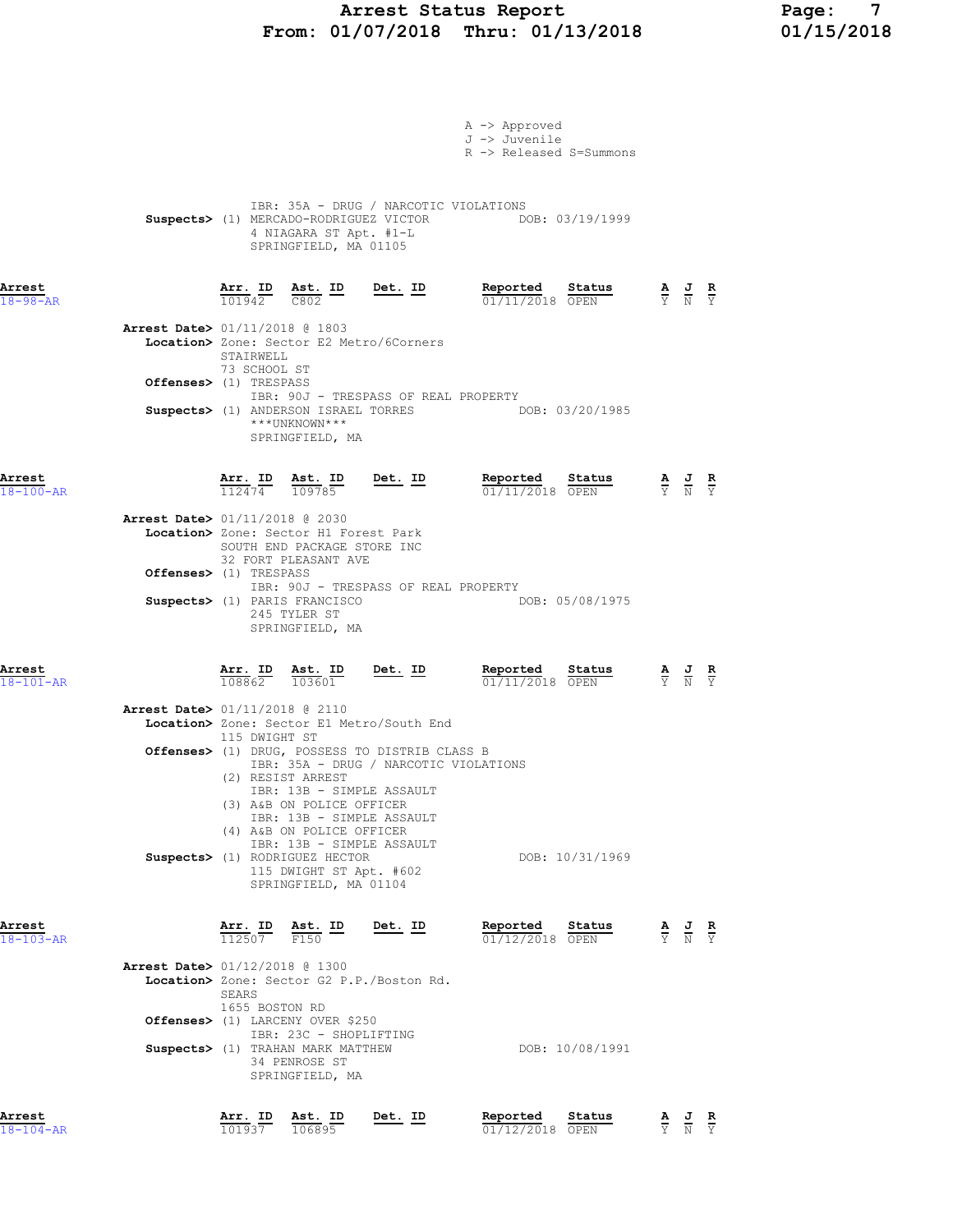|                                                        |                                          |                          |                                                                                                                                                   |                                                                                                                                                                                                                                                                                                                              | A -> Approved<br>J -> Juvenile<br>R -> Released S=Summons         |                 |                                                                                                       |  |
|--------------------------------------------------------|------------------------------------------|--------------------------|---------------------------------------------------------------------------------------------------------------------------------------------------|------------------------------------------------------------------------------------------------------------------------------------------------------------------------------------------------------------------------------------------------------------------------------------------------------------------------------|-------------------------------------------------------------------|-----------------|-------------------------------------------------------------------------------------------------------|--|
|                                                        | <b>Arrest Date&gt;</b> 01/12/2018 @ 1725 | 118 ONTARIO ST           |                                                                                                                                                   | Location> Zone: Sector B1 Liberty Heights<br>Offenses> (1) DEFAULT WARRANT SPFLD #1723CR008148<br>IBR: 90Z - ALL OTHER OFFENSES<br>(2) DEFAULT WARRANT SPFLD#1723CR00129<br>IBR: 90Z - ALL OTHER OFFENSES                                                                                                                    |                                                                   |                 |                                                                                                       |  |
|                                                        |                                          |                          | Suspects> (1) GODDARD KENNETH<br>118 ONTARIO ST<br>SPRINGFIELD, MA                                                                                | (3) DEFAULT WARRANT SPFLD#1723CR006354<br>IBR: 90Z - ALL OTHER OFFENSES<br>(4) DEFAULT WARRANT SPFLD#1723CR005473<br>IBR: 90Z - ALL OTHER OFFENSES                                                                                                                                                                           |                                                                   | DOB: 06/19/1990 |                                                                                                       |  |
| Arrest<br>$18 - 105 - AR$                              |                                          | Arr. ID<br>100135        | $\frac{\texttt{Ast.}}{\texttt{T736}}$ ID                                                                                                          | $Det. ID$                                                                                                                                                                                                                                                                                                                    | Reported<br>$01/12/2018$ OPEN                                     | Status          | $\frac{\mathbf{A}}{\overline{Y}}$ $\frac{\mathbf{J}}{\overline{N}}$ $\frac{\mathbf{R}}{\overline{Y}}$ |  |
|                                                        | <b>Arrest Date&gt; 01/12/2018 @ 1837</b> |                          | Location> Zone: Sector H1 Forest Park<br>33 FORT PLEASANT AVE<br>Suspects> (1) BRIDGES WILLIE CANE<br>40 BELMONT AVE Apt. #1ST<br>SPRINGFIELD, MA | IBR: 90Z - ALL OTHER OFFENSES                                                                                                                                                                                                                                                                                                | Offenses> (1) ARREST WARRANT (DOCKET# 1823CR000137) RESIST ARREST | DOB: 06/27/1988 |                                                                                                       |  |
|                                                        |                                          |                          |                                                                                                                                                   |                                                                                                                                                                                                                                                                                                                              |                                                                   |                 |                                                                                                       |  |
|                                                        |                                          | <u>Arr. ID</u><br>112502 | <u>Ast. ID</u><br>111508                                                                                                                          | <u>Det. ID</u>                                                                                                                                                                                                                                                                                                               | Reported<br>01/12/2018 OPEN                                       | Status          | $\frac{\mathbf{A}}{\mathbf{Y}}$ $\frac{\mathbf{J}}{\mathbf{N}}$ $\frac{\mathbf{R}}{\mathbf{N}}$       |  |
|                                                        | Arrest Date> 01/12/2018 @ 1926           |                          |                                                                                                                                                   | Location> Zone: Sector F2 Old&Upper Hill                                                                                                                                                                                                                                                                                     |                                                                   |                 |                                                                                                       |  |
|                                                        |                                          | NORTHAMPTON AVE          | (3) UNINSURED MOTOR VEHICLE<br>(5) LIGHTS VIOLATION, MV                                                                                           | <b>Offenses&gt;</b> (1) UNLICENSED OPERATION OF MV<br>IBR: 99 - TRAFFIC, TOWN BY-LAW OFFENSES<br>(2) REGISTRATION SUSPENDED/REVOKED, OP MV WITH<br>IBR: 99 - TRAFFIC, TOWN BY-LAW OFFENSES<br>IBR: 99 - TRAFFIC, TOWN BY-LAW OFFENSES<br>(4) NUMBER PLATE VIOLATION TO CONCEAL ID<br>IBR: 99 - TRAFFIC, TOWN BY-LAW OFFENSES |                                                                   |                 |                                                                                                       |  |
|                                                        | Suspects> (1) NEGRON ELYS J              | HOMELESS                 | SPRINGFIELD, MA                                                                                                                                   | IBR: 99 - TRAFFIC, TOWN BY-LAW OFFENSES                                                                                                                                                                                                                                                                                      |                                                                   | DOB: 05/03/1994 |                                                                                                       |  |
|                                                        |                                          |                          | $\frac{\texttt{Arr. ID}}{011728}$ $\frac{\texttt{ Ast. ID}}{103496}$                                                                              | <u>Det. ID</u>                                                                                                                                                                                                                                                                                                               | Reported Status<br>01/12/2018 OPEN                                |                 | $\frac{\mathbf{A}}{\mathbf{Y}}$ $\frac{\mathbf{J}}{\mathbf{N}}$ $\frac{\mathbf{R}}{\mathbf{N}}$       |  |
| Arrest<br>$18 - 106 - AR$<br>Arrest<br>$18 - 107 - AR$ | <b>Arrest Date&gt;</b> 01/12/2018 @ 2100 | 17 NOEL ST               | Location> Zone: Sector H1 Forest Park<br>Offenses> (1) ARREST WARRANT                                                                             |                                                                                                                                                                                                                                                                                                                              |                                                                   |                 |                                                                                                       |  |
|                                                        | Suspects> (1) HUNT MARK                  |                          | 418 LIBERTY ST Apt. #1<br>SPRINGFIELD, MA                                                                                                         | IBR: 90Z - ALL OTHER OFFENSES                                                                                                                                                                                                                                                                                                |                                                                   | DOB: 05/28/1973 |                                                                                                       |  |

 Arrest Date> 01/13/2018 @ 0200 Location> Zone: Sector E2 Metro/6Corners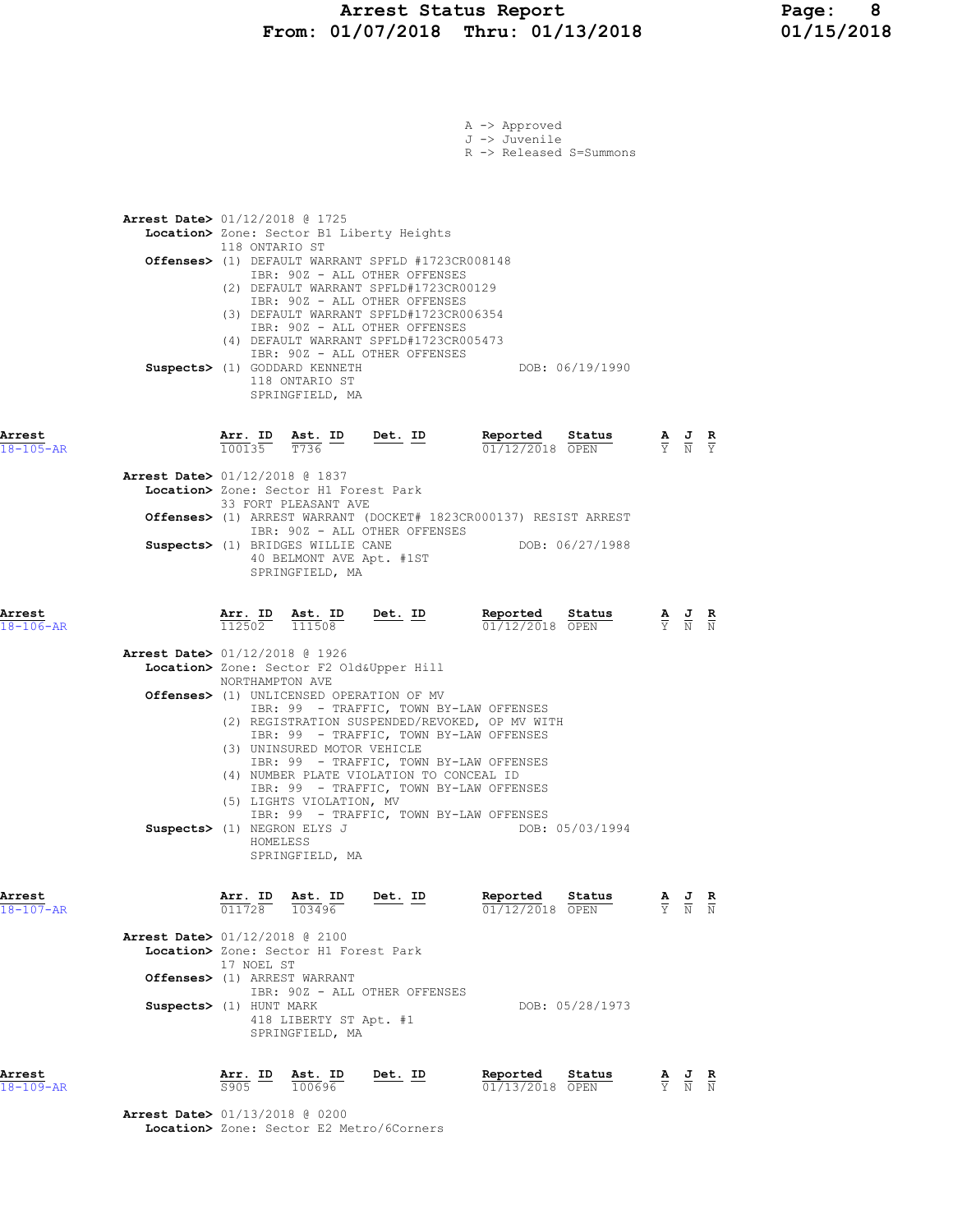|                           |                                                                                                                                                                                                                                                                                                                                                           |                | A -> Approved<br>J -> Juvenile<br>R -> Released S=Summons                           |                                                                                                 |  |
|---------------------------|-----------------------------------------------------------------------------------------------------------------------------------------------------------------------------------------------------------------------------------------------------------------------------------------------------------------------------------------------------------|----------------|-------------------------------------------------------------------------------------|-------------------------------------------------------------------------------------------------|--|
|                           | FIFTH ALARM LOUNGE<br>775 WORTHINGTON ST<br>Offenses> (1) DISORDERLY CONDUCT<br>IBR: 90C - DISORDERLY CONDUCT<br>(2) RESIST ARREST<br>IBR: 13B - SIMPLE ASSAULT<br>(3) TRESPASS<br>IBR: 90J - TRESPASS OF REAL PROPERTY<br>Suspects> (1) PALMER RAJWAYNE<br>23 CRAIGMORE<br>BLOOMFIELD, CT                                                                |                | DOB: 02/26/1985                                                                     |                                                                                                 |  |
| Arrest<br>$18 - 110 - AR$ | $\frac{\texttt{Arr.}}{\texttt{S905}}$ ID $\frac{\texttt{ Ast.}}{100696}$ Det. ID                                                                                                                                                                                                                                                                          |                | <u>Reported</u><br>Status<br>$01/13/2018$ OPEN                                      | $\frac{\mathbf{A}}{\mathbf{Y}}$ $\frac{\mathbf{J}}{\mathbf{N}}$ $\frac{\mathbf{R}}{\mathbf{N}}$ |  |
|                           | Arrest Date> 01/13/2018 @ 0200<br>Location> Zone: Sector E2 Metro/6Corners<br>FIFTH ALARM LOUNGE                                                                                                                                                                                                                                                          |                |                                                                                     |                                                                                                 |  |
|                           | 775 WORTHINGTON ST<br>Offenses> (1) RESIST ARREST<br>IBR: 13B - SIMPLE ASSAULT<br>(2) DISORDERLY CONDUCT                                                                                                                                                                                                                                                  |                |                                                                                     |                                                                                                 |  |
|                           | IBR: 90C - DISORDERLY CONDUCT<br>Suspects> (1) BURGEES HAKEEM<br>123 WILON CIR<br>EAST HARTFORD, CT                                                                                                                                                                                                                                                       |                | DOB: 01/12/1989                                                                     |                                                                                                 |  |
| Arrest<br>$18 - 111 - AR$ | $\frac{\texttt{Arr. ID}}{111418}$ $\frac{\texttt{Ast. ID}}{S212}$ $\frac{\texttt{Det. ID}}{S212}$                                                                                                                                                                                                                                                         |                | Reported Status<br>01/13/2018 OPEN                                                  | $\frac{\mathbf{A}}{\mathbf{Y}}$ $\frac{\mathbf{J}}{\mathbf{N}}$ $\frac{\mathbf{R}}{\mathbf{Y}}$ |  |
|                           | <b>Arrest Date&gt; 01/13/2018 @ 0339</b><br>Location> Zone: Sector G2 P.P./Boston Rd.<br>145 TEMBY ST                                                                                                                                                                                                                                                     |                |                                                                                     |                                                                                                 |  |
|                           | Offenses> (1) BURGLARY, UNARMED<br>IBR: 220 - BURGLARY / BREAKING AND ENTERI<br>(2) LARCENY OVER \$250<br>IBR: 23H - ALL OTHER LARCENY<br>IBR: 290 - DESTRUCTION / DAMAGE / VANDALI<br>Suspects> (1) LAFOND NORMAN LEO III<br>52 BEXHILL ST<br>SPRINGFIELD, MA 01119                                                                                      |                | (3) VANDALIZE PROPERTY - DEFACEMENT OF REAL OR PERSONAL PROPERTY<br>DOB: 10/16/1977 |                                                                                                 |  |
| Arrest<br>$18 - 113 - AR$ | <b>Arr. ID</b><br>51390<br>Ast. ID<br>106103                                                                                                                                                                                                                                                                                                              | <u>Det.</u> ID | Reported<br>Status<br>01/13/2018 OPEN                                               | $\frac{\mathbf{A}}{\mathbf{Y}}$ $\frac{\mathbf{J}}{\mathbf{N}}$ $\frac{\mathbf{R}}{\mathbf{N}}$ |  |
|                           | <b>Arrest Date&gt;</b> 01/13/2018 @ 1550<br>Location> Zone: Sector A N. End/Memorial<br>2433 MAIN ST<br>Offenses> (1) DRUG, DISTRIBUTE CLASS B<br>IBR: 35A - DRUG / NARCOTIC VIOLATIONS<br>(2) DRUG, POSSESS TO DISTRIB CLASS B<br>IBR: 35A - DRUG / NARCOTIC VIOLATIONS<br>(3) DRUG, POSSESS TO DISTRIB CLASS A<br>IBR: 35A - DRUG / NARCOTIC VIOLATIONS |                |                                                                                     |                                                                                                 |  |
|                           | Suspects> (1) ALVAREZ-DELVALLE MOISES<br>459 MAIN ST Apt. #4L<br>HOLYOKE, MA 01040                                                                                                                                                                                                                                                                        |                | DOB: 04/25/1997                                                                     |                                                                                                 |  |
| Arrest<br>$18 - 114 - AR$ | Arr. ID Ast. ID<br>51390<br>106103<br><b>Arrest Date&gt;</b> 01/13/2018 @ 1550                                                                                                                                                                                                                                                                            | $Det. ID$      | Reported<br>Status<br>01/13/2018 OPEN                                               | $\frac{\mathbf{A}}{\mathbf{Y}}$ $\frac{\mathbf{J}}{\mathbf{N}}$ $\frac{\mathbf{R}}{\mathbf{Y}}$ |  |
|                           | Location> Zone: Sector A N. End/Memorial<br>2433 MAIN ST                                                                                                                                                                                                                                                                                                  |                |                                                                                     |                                                                                                 |  |